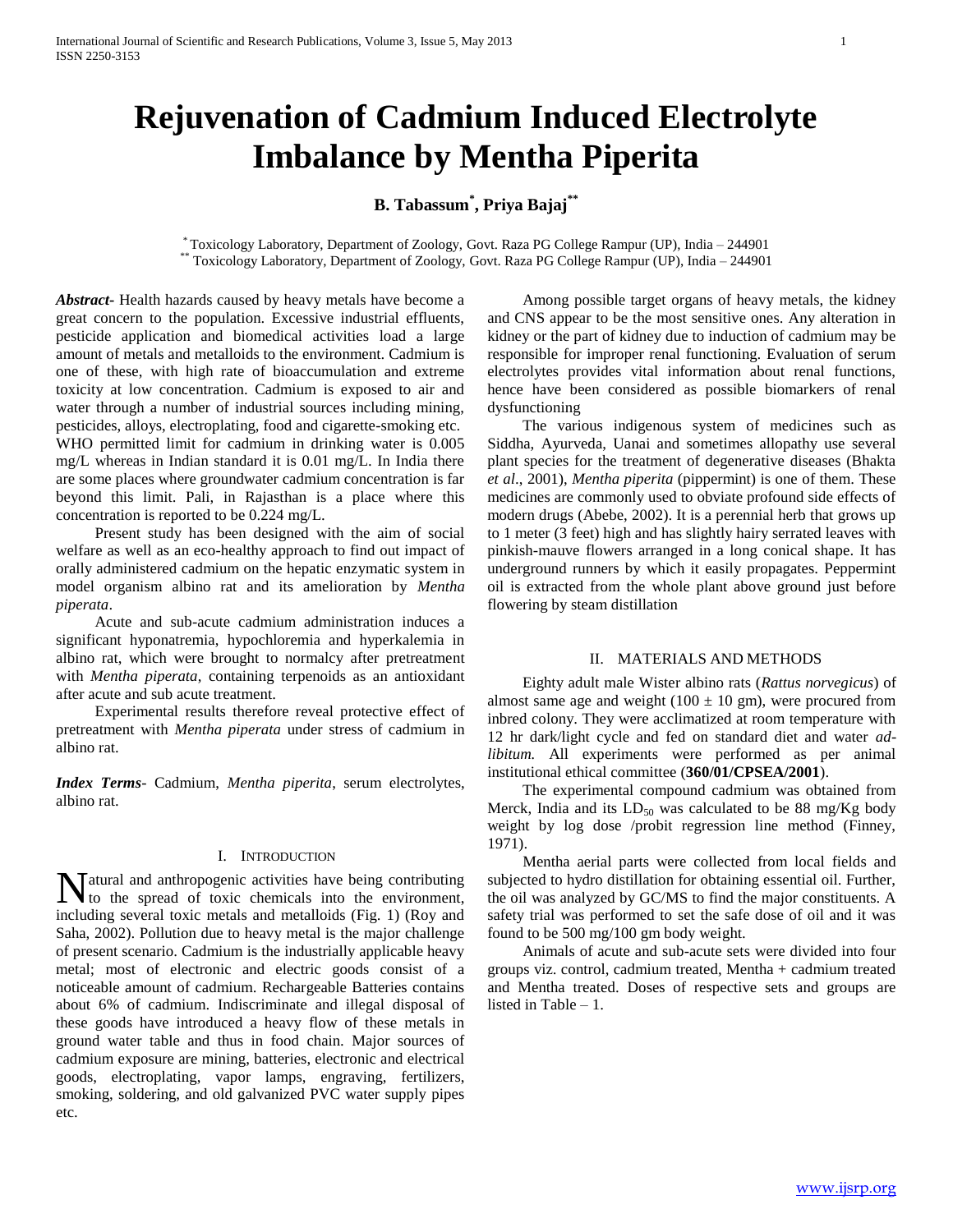| Groups<br><b>Sets</b>                              | Group-<br>(Control) | Group-B<br>(Cadmium<br>treated) | Group-C<br>(Mentha<br>treated) | <b>Group-D</b><br>$(Mentha +$<br>cadmium<br>treated)                      |
|----------------------------------------------------|---------------------|---------------------------------|--------------------------------|---------------------------------------------------------------------------|
| Set:<br>T<br>Acute<br>(1 d)                        | Water               | 8.8<br>mg/kg<br>body<br>weight  | 500<br>mg/kg<br>body<br>weight | $500$ mg/kg<br>body<br>weight<br>$^{+}$<br>8.8<br>mg/kg<br>body<br>weight |
| $\Pi$<br>Set:<br>Sub-<br>acute<br>$(7 \text{ ds})$ | Water               | $1.26$ mg/kg<br>body<br>weight  | 500<br>mg/kg<br>body<br>weight | $500$ mg/kg<br>body<br>weight<br>$+$<br>$1.26$ mg/kg<br>body<br>weight    |
| $\mathbf{H}$<br>Set:<br>Sub-<br>acute<br>(14 ds)   | Water               | $0.63$ mg/kg<br>body<br>weight  | 500<br>mg/kg<br>body<br>weight | $500$ mg/kg<br>body<br>weight<br>$+$<br>$0.63$ mg/kg<br>body<br>weight    |
| Set:<br>IV<br>Sub-<br>acute<br>(21 ds)             | Water               | $0.42$ mg/kg<br>body<br>weight  | 500<br>mg/kg<br>body<br>weight | $500$ mg/kg<br>body<br>weight<br>$+$<br>$0.42$ mg/kg<br>body<br>weight    |

**Table – 1: Acute and sub-acute doses of cadmium chloride and** *Mentha piperata* **for** *Rattus norvegicus*

 At the end of designated days the animals of respective sets were sacrificed to determine the renal functions. The blood samples were collected from the ventricle of heart and serum was separated for the determination of **serum**  $\mathbf{N} \mathbf{a}^+$  and  $\mathbf{K}^+$  by colorimetric method (Bassir, 1971) and **Serum Cl–** by thiocyanate method (Skeggs and Hochstrassman, 1964).

 The data were analysed using one-way analysis of variance (ANOVA) followed by student Newman–Keul's (SNK) test. Differences with P<0.05 were considered as significant (Glantz, 1992).

#### III. RESULTS

 Results in Table-2 show that cadmium intoxication induces significant hyponatremia, hypochloremia and hyperkalemia, after acute (1 day) and sub-acute (7, 14 and 21 days) treatments. However these altered levels of serum electrolytes were brought to normalcy preceding treatment with Mentha.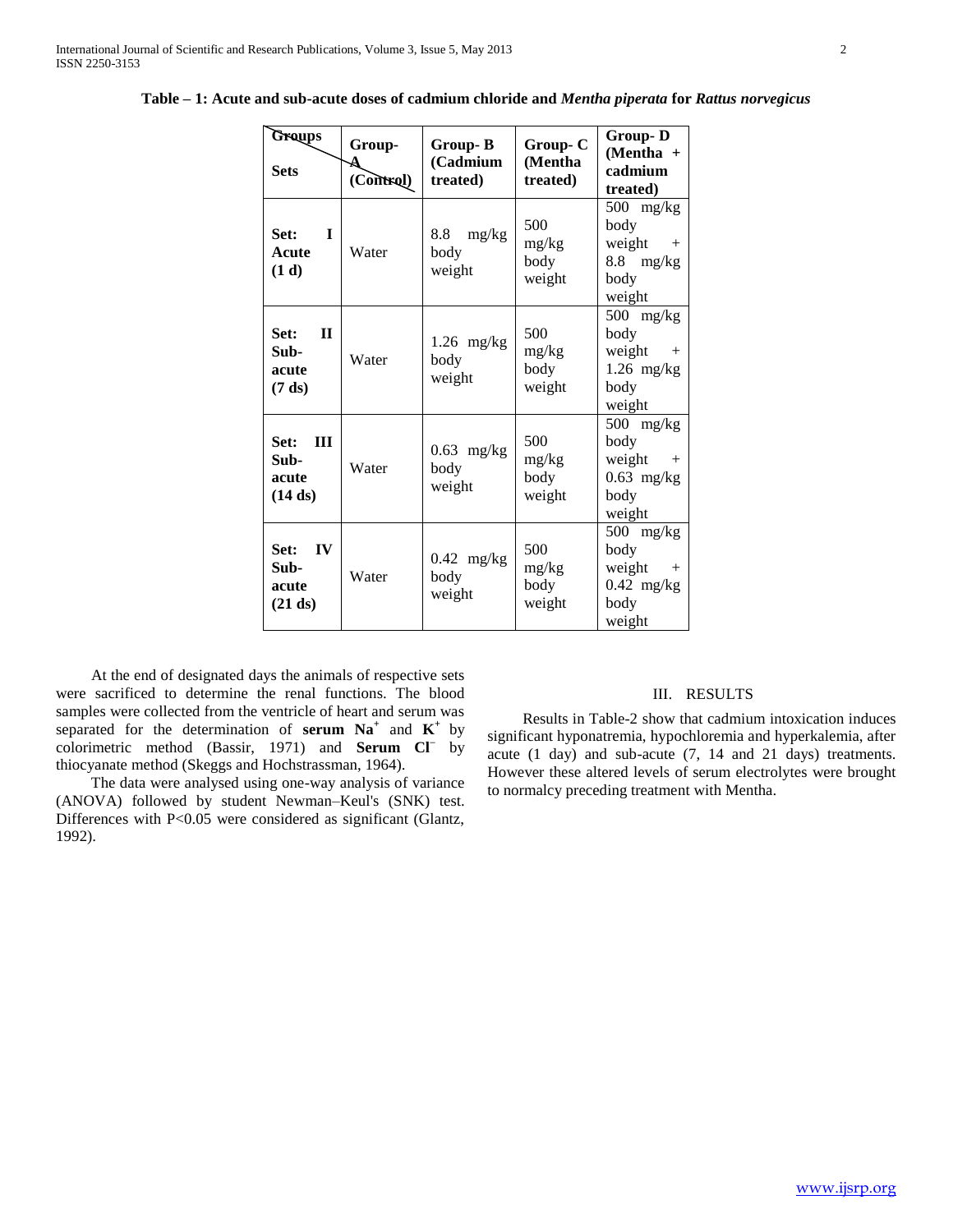| <b>Serum</b><br><b>Electrolytes</b> | <b>Treatment</b><br>days | <b>Control</b>  | Cadmium<br>treated | <b>Mentha treated</b> | Mentha<br>$+$<br><b>Cadmium</b> treated |
|-------------------------------------|--------------------------|-----------------|--------------------|-----------------------|-----------------------------------------|
| $Na+$<br>(mEq/l)                    | 1 day                    | $141 \pm 1.15$  | $137 \pm 0.58^*$   | $140.33 \pm 0.33$     | $138 \pm 0.57*$                         |
|                                     | 7 days                   | $142 \pm 1.00$  | $135.33 \pm 0.88*$ | $140.66 \pm 0.88$     | $138.66 \pm 0.33$                       |
|                                     | 14 days                  | $142 \pm 1.52$  | $134 \pm 1.15^*$   | $141 \pm 1.15$        | $139 \pm 0.23$                          |
|                                     | 21 days                  | $141 \pm 0.58$  | $132 \pm 0.58^*$   | $142 \pm 1.15$        | $140 \pm 1.15$                          |
| $K^+$<br>(mEq/l)                    | 1 day                    | $4.17 \pm 0.03$ | $4.54 \pm 0.04*$   | $4.20 \pm 0.01$       | $4.44 \pm 0.01*$                        |
|                                     | 7 days                   | $4.19 \pm 0.02$ | $4.82 \pm 0.01*$   | $4.21 \pm 0.01$       | $4.38 \pm 0.02^*$                       |
|                                     | 14 days                  | $4.18 \pm 0.02$ | $5.18 \pm 0.10^*$  | $4.16 \pm 0.02$       | $4.35 \pm 0.02$                         |
|                                     | 21 days                  | $4.17 \pm 0.01$ | $5.84 \pm 0.07*$   | $4.21 \pm 0.01$       | $4.30 \pm 0.03$                         |
| $Cl^{-}$<br>(mEq/l)                 | 1 day                    | $103 \pm 1.15$  | $98 \pm 0.57*$     | $102.5 \pm 1.04$      | $99.66 \pm 0.33*$                       |
|                                     | 7 days                   | $102 \pm 1.15$  | $97 \pm 1.00*$     | $101.16 \pm 0.68$     | $100 \pm 0.91$                          |
|                                     | 14 days                  | $102 \pm 1.15$  | $94 \pm 0.57*$     | $101.5 \pm 0.76$      | $98 \pm 1.00$                           |
|                                     | 21 days                  | $103 \pm 1.00$  | $93 \pm 0.57*$     | $101 \pm 1.15$        | $99 \pm 1.00$                           |

**Table – 2: Effect of Mentha piperita against cadmium intoxication on serum electrolytes of albino rats.**

values are expressed as mean ± SEm.

 $*$  P < 0.05

#### IV. DISCUSSION

 Rate and health effects of cadmium depend on its route of exposure. Cadmium is a cumulative toxin with a slow rate of elimination, accumulating mainly in the liver and kidneys. Cadmium poisoning is not reversible. It stays in the system for a very long time and excreted very slowly via metallothionein, the major excretory protein of kidney. Its biological half-life is 10 years, staying for a larger part of life. (Longe, 2005; Darwish et al., 2002) Besides cadmium's long half-life, the body lacks ability to metabolize it properly. Replacement of zinc and calcium inside the body is also an important mechanism of cadmium toxicity (Sutoo et al., 2002).

 Cadmium is known to increase oxidative stress by being a catalyst in the formation of reactive oxygen species, changing body metabolism of different biochemicals. Toxicity is caused by lipid peroxidation, free radical production and depleting glutathione and protein-bound sulfhydryl groups. Cadmium inhibits glutathione peroxidases resulting in reduced defense against the lipid peroxidation. (Novelli et al., 2000, Congui et al. 2000) Cadmium also stimulates the production of inflammatory cytokines and downregulates the protective function of nitric oxide formation (Navas-Acien *et al.* 2004).

 Cadmium intoxication caused significant hyponatremia, hypochloremia and hyperkalemia that might be due to attachment of cadmium with proteins of renal tubular epithelium and thus producing ROS. Cadmium causes peroxidation of polyunsaturated fatty acids (PUFA) in biological membranes, leading to decrease in membrane fluidity and membrane integrity which delocalizes the enzyme Na-K ATPase from basolateral to apical membrane, resulting in electrolyte imbalance (Schnellman and Kelly, 2008).

 Besides cadmium damages juxtaglomerular apparatus, due to which renin secretion gets decreased, and probable disturbance in renin – angiotensinogen pathway generally causing aldosteron reduction resulting in electrolyte imbalance (Rhods and Tadnner, 1995; Wang and Giebisch, 1996 and Ellison, 2008).

 Cadmium promotes lipid peroxidation, producing free radicals which damage the glomerular filtration membrane and ultimately reduces GFR (Hussain, 2002). Damage in tubular epithelium causes diffusion and backleak of the filtrate across the tubular basement membrane back into interstitium and circulation. Thus both decreased GFR and backleak of filtrate leads to imbalanced serum electrolytes.

 GC/Ms analysis of *Mentha piperita* reveals that terpenoids including hydrocarbon and oxygen derivatives of mono and sesquiterpenoids like terpinol, limonene and p-cymene etc. are its major constituents. These terpenoids are found to possess antioxidant property (Youdin *etal.,*2002; Grassman *etal.,*2005 and Vickers *etal.,*2009).They may arrest oxidative stress at several levels of endogenous antioxidant mechanism. Being lipophilic in nature, they stabilizes hydrophobic interactions in the membrane thus minimizes lipid peroxidation. (Vickers *etal.,*2009) Reduction in oxidative stress could be well understood as below-

$$
SOOH + metal \longrightarrow SOO^* + metal(n-1) + H+
$$
  

$$
SOO^* + AH \longrightarrow SOOH + A^*
$$
  

$$
A^* + x^* \longrightarrow Non radical complex
$$

Where,  $S =$  Substance oxidized

 AH = Antioxidant molecule  $A^{\bullet}$  = Antioxidant radical  $x^{\bullet}$  = another radical

 Inhibition of ROS stabilizes the membrane integrity, reverting  $Na^+$ - K<sup>+</sup> ATPase back at its location and recovery of Jxtraglomarular apparatus thus in turn regaining the electrolyte imbalance.

 The present findings conclude that *Mentha piperita* prevents the oxidative damage by cadmium induced ROS, due to its antioxidant property. Further, ameliorating the impaired renal functions associated with cadmium toxicity in albino rats and offers itself as a novel drug for future.